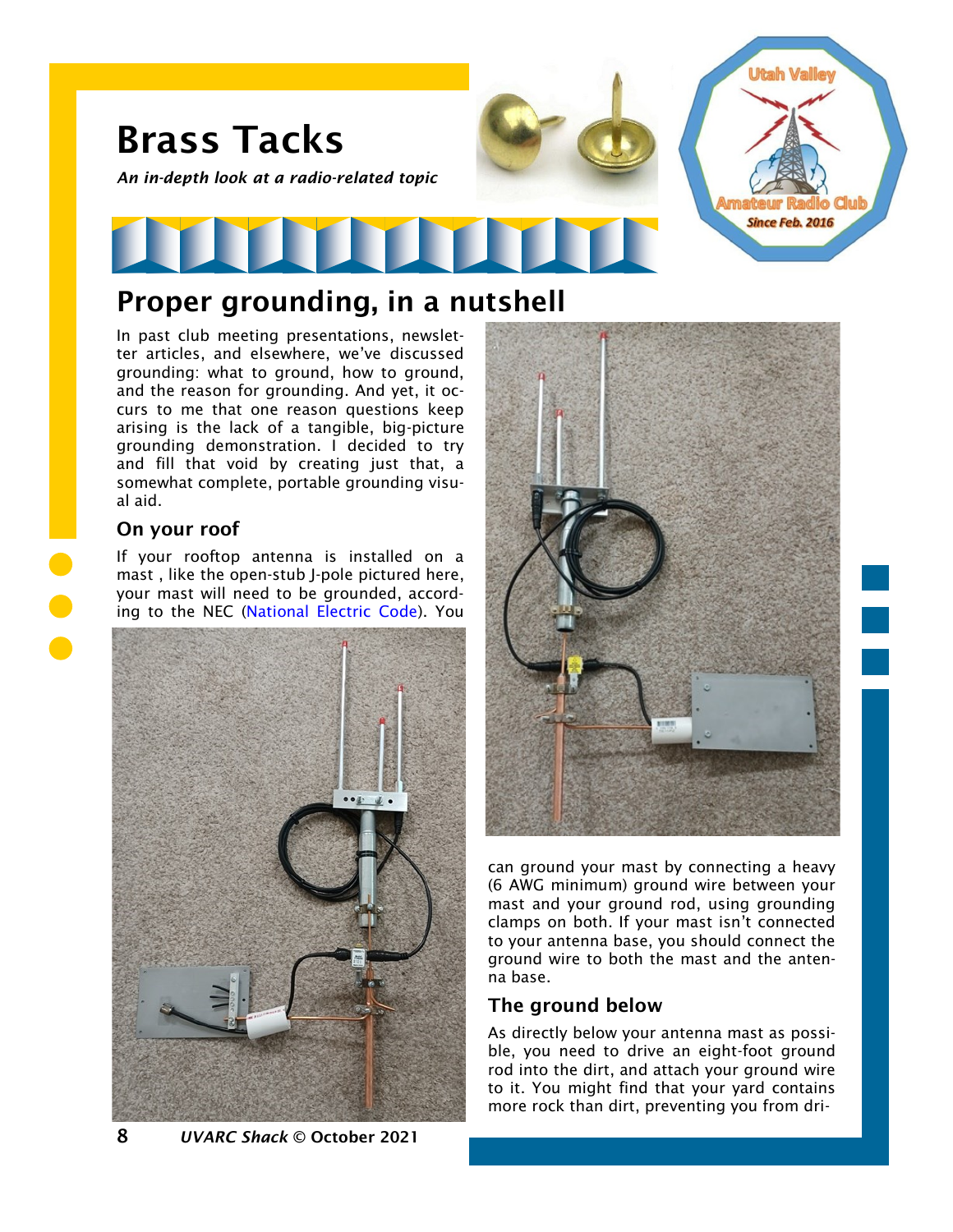

Locate your *electrical service*, or the place where your electrical power enters your home. Drive one ground rod for every 16 feet between your antenna ground rod and your electrical service, then *bond* them all to your service by attaching grounding wires between all of them and your service. All your ground rods and connecting grounding wires should be buried in the dirt.

it down as much as you could.

#### In your shack

The short piece of PVC on the model represents your house wall, where your coax and ground can enter. You should get hold of a thick sheet of steel or copper and mount it on your shack wall or desk. This is known as your *ground panel* or *ground plate*. Then, install a grounding bus bar to the plate. Attach a thick grounding wire between your ground rod outside and your grounding bus bar.



All your AC-powered shack equipment can be grounded to this single plate, which will provide the safety ground and yet prevent ground loops, caused by daisy-chaining equipment grounds. Each of the little, black wires protruding from the grounding bus bar in the model represent each wire that connects to your power supply, amplifier, and other AC-powered shack equipment.

If you live on the second floor, or find it oth-

simply connect the plate to the ground pin of your nearest room outlet instead.



On the ground rod nearest your shack, install a *[surge suppressor](https://www.hamradio.com/detail.cfm?pid=H0-005101)* (or *lightning arrester* or *antenna discharge unit*, depending where you read it) onto your ground rod. On my own house, I use one that has SO-239 connectors for the coax connections and a stud for the ground connection.

## Routing of your coax

Once you connect your coax to your antenna, form an [RF choke](https://noji.com/hamradio/pdf-ppt/noji/Noji-Article-RF-Chokes.pdf) by coiling your coax in six turns of six-inches in diameter *if your coax is RG-8X*. Tie the loops together and to your mast with UV-proof zip ties. Connect the other end to one side of your surge suppressor. Connect a length of coax from the other side of your suppressor, through your house wall, and into your shack. It doesn't matter that you run your coax alongside your ground wire anywhere along their paths; they'll neither help nor interfere with each other.